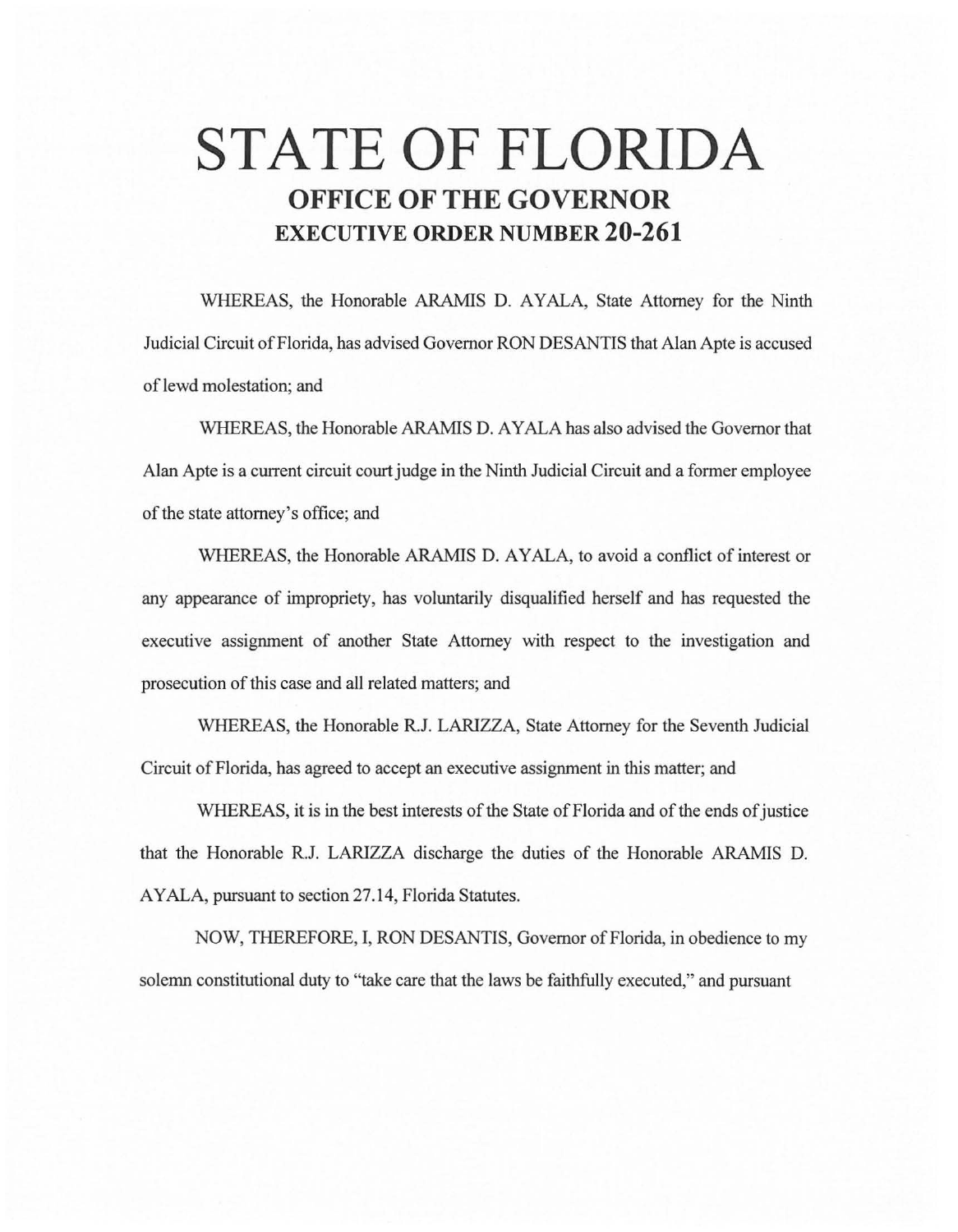to the Constitution and laws of the State of Florida, issue the following Executive Order, effective immediately:

#### Section 1.

The Honorable R.J. LARIZZA, State Attorney for the Seventh Judicial Circuit of Florida, referred to as the "Assigned State Attorney," is assigned to discharge the duties of the Honorable ARAMIS D. AYALA, State Attorney for the Ninth Judicial Circuit of Florida, as they relate to the investigation, prosecution, and all matters related to Alan Apte.

## Section 2.

The Assigned State Attorney or one or more Assistant State Attorneys and Investigators, who have been designated by the Assigned State Attorney, shall proceed immediately to the Ninth Judicial Circuit of Florida, and are vested with the authority to perform the duties prescribed herein.

### Section 3.

All residents of the Ninth Judicial Circuit are requested, and all public officials are directed, to cooperate and render whatever assistance is necessary to the Assigned State Attorney, so that justice may be served.

#### Section 4.

The period of this Executive Assignment shall be for one (1) year, to and including October 14, 2021.